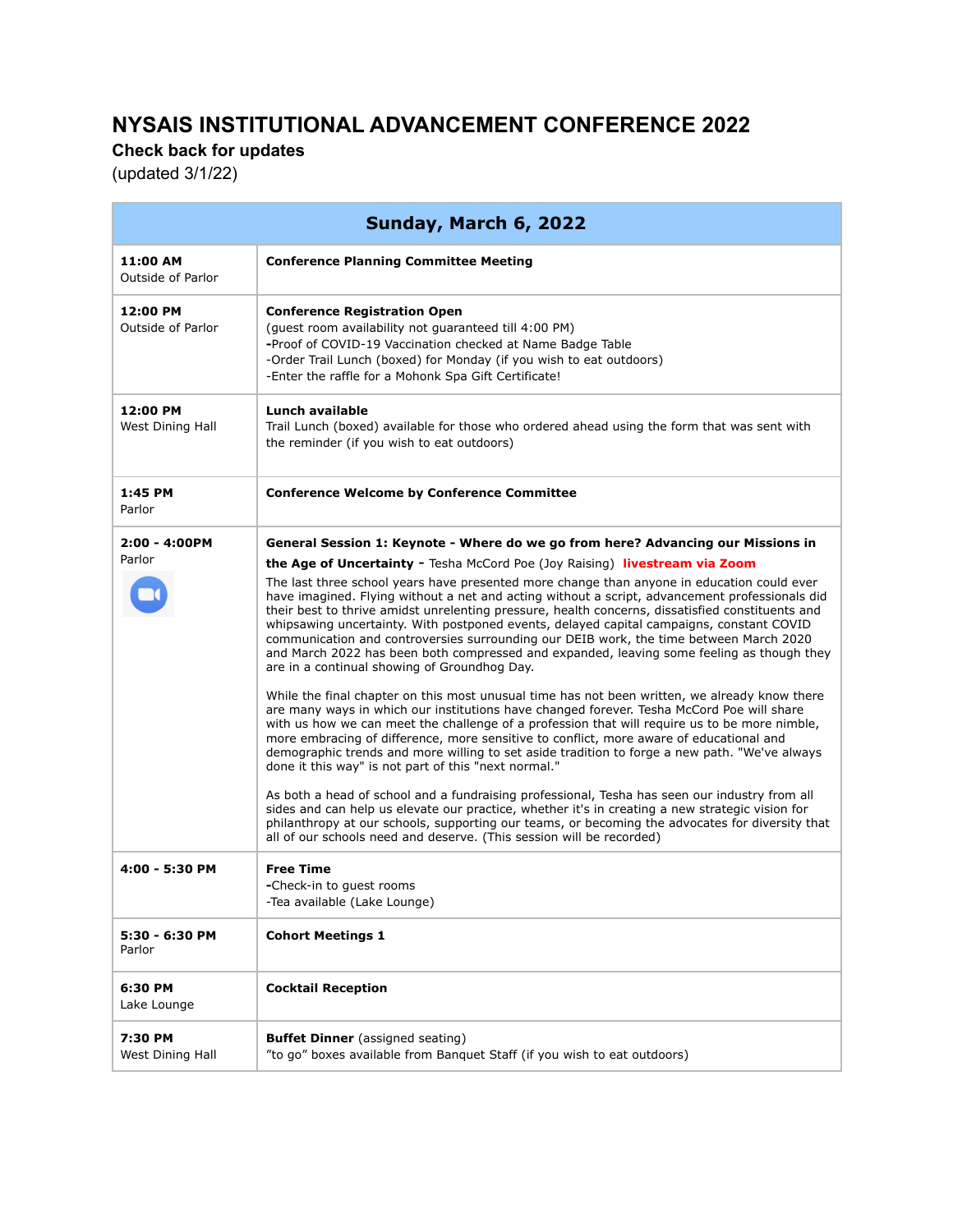| <b>After Dinner</b>                                   | <b>Available Activities</b><br>-Fire tables on porch (outside of Parlor)<br>-(Optional) Gather in the Carriage Lounge (bar) to honor Marcus De Costa and Joyce Kuh (or in<br>the words of Marcus "retiring to the Carriage Lounge")                                                                                                                                                                                                                                                                                                                                                                                                                               |  |
|-------------------------------------------------------|-------------------------------------------------------------------------------------------------------------------------------------------------------------------------------------------------------------------------------------------------------------------------------------------------------------------------------------------------------------------------------------------------------------------------------------------------------------------------------------------------------------------------------------------------------------------------------------------------------------------------------------------------------------------|--|
| Monday, March 7, 2022                                 |                                                                                                                                                                                                                                                                                                                                                                                                                                                                                                                                                                                                                                                                   |  |
| 7:00 AM<br>Lake Lounge                                | Continental Breakfast available ("grab & go" option if you wish to eat outdoors)                                                                                                                                                                                                                                                                                                                                                                                                                                                                                                                                                                                  |  |
| $8:00 - 9:00$ AM<br>West Dining Hall                  | <b>Buffet Breakfast</b>                                                                                                                                                                                                                                                                                                                                                                                                                                                                                                                                                                                                                                           |  |
| $9:15 - 11:00$ AM<br>Parlor                           | General Session 2: Growth Doesn't Have to Hurt: Expanding Your Mindset and Your<br>Resilience - Ren Washington (Center for Creative Leadership) livestream via Zoom<br>Often, it is easier to accept what is, because of the fear of the unknown. That paradigm makes<br>new opportunities look like things to fail as opposed to challenges to overcome. Using the<br>Challenge of Change resilience assessment, you'll explore the manifestations of a fixed mindset<br>vs. a growth mindset. Here, you'll identify steps to engage the present moment without being<br>torn asunder by thoughts of "what if" or "if only." (This session will NOT be recorded) |  |
| 11:00 - 11:15 AM                                      | <b>Break</b>                                                                                                                                                                                                                                                                                                                                                                                                                                                                                                                                                                                                                                                      |  |
| 11:15 AM - 12:15<br><b>PM</b><br><b>Various Rooms</b> | Peer Breakout Sessions 1 (see workshop schedule below)                                                                                                                                                                                                                                                                                                                                                                                                                                                                                                                                                                                                            |  |
| 12:30 - 1:45 PM<br>West Dining Room                   | <b>Buffet Lunch</b><br>Trail lunch (boxed) available (delivered to the Parlor) - order by Sunday afternoon                                                                                                                                                                                                                                                                                                                                                                                                                                                                                                                                                        |  |
| 2:00 - 3:00 PM<br>Various Rooms                       | Peer Breakout Sessions 2 (see workshop schedule below)                                                                                                                                                                                                                                                                                                                                                                                                                                                                                                                                                                                                            |  |
| $3:00 - 3:15$ PM                                      | <b>Break</b>                                                                                                                                                                                                                                                                                                                                                                                                                                                                                                                                                                                                                                                      |  |
| $3:15 - 4:15$ PM                                      | <b>Cohort Meetings 2 - What Did You Learn?</b><br><b>Parlor:</b> Directors of Advancement & Development<br>Laurel: Events<br><b>Sunset 1 &amp; 2: Communications</b><br><b>Cliff View: Alumni/Alumnae</b><br>Mountain View: Frontline Fundraisers/Data                                                                                                                                                                                                                                                                                                                                                                                                            |  |
| 4:15 - 6:00 PM                                        | Free Time - Mohonk Mountain House offers a wide variety of options (including hiking, fitness<br>center, spa). Check the schedule of offerings at (www.mohonk.com/recreation/schedule) for<br>details, as well as winter activities (https://www.mohonk.com/recreation/winter-activities/).<br>-Tea available (4:00 PM in Lake Lounge)                                                                                                                                                                                                                                                                                                                            |  |
| 6:00 - 7:30 PM<br>Lake Lounge                         | <b>Cocktail Reception &amp; Vendors' Exhibits</b><br>Raffle at 7:00 PM!                                                                                                                                                                                                                                                                                                                                                                                                                                                                                                                                                                                           |  |
| 7:30 PM<br>West Dining Hall                           | <b>Buffet Dinner</b><br>"to go" boxes available from Banquet Staff (if you wish to eat outdoors)                                                                                                                                                                                                                                                                                                                                                                                                                                                                                                                                                                  |  |
| <b>After Dinner</b>                                   | <b>Activities available</b><br>-Fire tables on porch (outside of Parlor)<br>-Karaoke Night! (East Dining Room)                                                                                                                                                                                                                                                                                                                                                                                                                                                                                                                                                    |  |